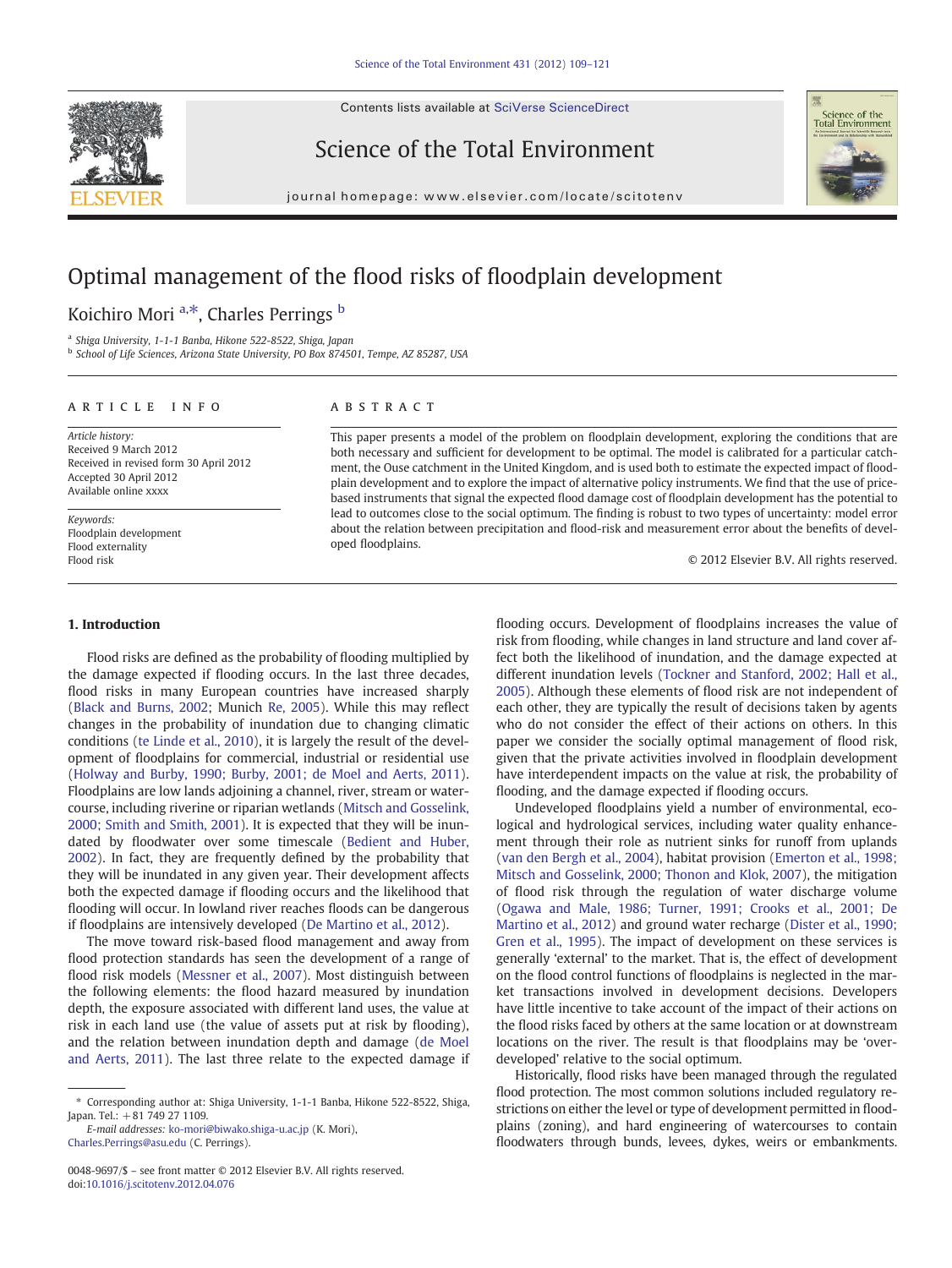Economists generally approach the problem of externality in a different way, focusing instead on the rights to use, control and exchange resources [\(Alchian and Demsetz, 1973; Bromley, 1991](#page-11-0)). The economic solution to externalities whose effects impact particular people frequently lies in the assignment of property rights to those effects. The externality can then be internalized through transactions between the rightholders. The economic solution to externalities whose effects are in the nature of public goods or bads (affecting all people) frequently lies in the use of incentives — user fees or charges that reflect the social cost of the externality.

In recent years a growing body of literature has promoted the development of economic incentives to support socially efficient watershed management in cases where private decisions generate significant upstream-downstream externalities. Preeminent among these instruments are payments for ecosystem services ([Engel et al.,](#page-11-0) [2008; Wunder et al., 2008; Arriagada and Perrings, 2011; Kinzig et](#page-11-0) [al., 2011](#page-11-0)). There has been some interest in the development of tradable risk permits [\(Chang, 2008; Chang and Leentvaar, 2008\)](#page-11-0), but economic instruments of this sort have not generally been applied to the management of flood risks. In this paper we consider the potential for economic instruments in managing the flood risk externalities of floodplain development. We do this in the context of a model of floodplain externalities calibrated on data on a particular river basin in the UK Ouse/Humber system—one of two areas  $(>10$  hectads) in the UK where more than 50% of the land area lies in indicative floodplains [\(Hall et al., 2005\)](#page-11-0). The Ouse catchment is located in Yorkshire, which is in fact delineated by the River Ouse and tributaries. The river system experiences regular flood events that are related to land use change both in the floodplains and elsewhere in the catchment. The catchment area is about 424,279 ha.

Using a numerical, discrete time dynamic model of the principal hydrological, ecological and economic processes involved, we evaluate the efficiency (and cost effectiveness) of economic instruments designed to internalize the flood risk externalities of floodplain development (and to reduce the cost of meeting floodplain development or restoration targets). Since payments for ecosystem services are a particular example of a broader class of economic instruments, we consider, in addition, a system of land use taxes, and two types of marketable permits. These are compared with the direct control of floodplain development through zoning.

# 2. A generic model of floodplain development

The basic unit of analysis in the model is the area of floodplain developed in each of a number of sub-basins. The extent of the developed floodplain in the *i*th of *n* sub-basins at time *t* is denoted by  $X_t^i$ . These are the state variables of the problem. Sub-basin index numbers follow the direction of flow: i.e. i is in ascending order from upstream to downstream. Private development/restoration of the floodplain in the ith sub-basin at time t is given by  $y_t^i$ , which can be indirectly affected by economic incentive mechanisms and directly by zoning regulations. The dynamics of floodplain development in the ith sub-basin may accordingly be described by the equation:

$$
X_{t+1}^i - X_t^i = y_t^i.
$$
 (1)

The flood risk associated with the level of floodplain development in the ith sub-basin at time t, given prevailing climatic conditions,  $R_t$  (an independent and identically distributed random variable) is denoted:

$$
D_t^i = D^i(X_t^i, X_t^{i+1}, \dots, X_t^n, R_t).
$$
\n(2)

<span id="page-1-0"></span>It comprises the expected damage from inundation in sub-basin i and in all sub-basins affected by sub-basin i. This is conditioned by the level of floodplain development sub-basins both above and below the *i*th sub-basin. Upstream development in  $X_t^1, ..., X_t^{i-1}$  affects the probability of flooding in ith and downstream sub-basins. Downstream development in  $X_t^{i+1},...,X_t^n$ , affects both the probability and the value of flood events downstream of the ith sub-basin. Floodplain development in sub-basins upstream of i is assumed to have a negative impact on flood risk in i due to the loss of floodplain capacity in those sub-basins. Similarly, floodplain development in  $i$  is assumed to have a negative impact on flood risk in sub-basins downstream of i for the same reason.

The privately optimal rate of floodplain development in sub-basin i is the solution to a problem of the form:

$$
\max_{y_t^i} E\left\{ \sum_{t=0}^{T-1} \rho^t \pi^i \left( y^i, X_t^i, D_t^i, R_t \right) + \rho^T \pi^i \left( X_T^i \right) \right\} \tag{3}
$$

in which  $\rho = \frac{1}{1+\delta}$  is a discount factor,  $\delta$  being the discount rate (a proxy for the rate of return on alternative assets). Eq. [\(3\)](#page-1-0) is optimized subject to Eq.  $(1)$  and initial conditions  $X_0^i$ . Developers choose a development trajectory so as to maximize the discounted profits to be had from floodplain development during their planning horizon, denoted by T, together with the "scrap value" of that development at the end of the horizon. Note that the "scrap value" is in fact the value of the developed floodplain for all time beyond T. Using the Lagrangian function for the certainty-equivalent of the problem in Eq. [\(3\),](#page-1-0) the first order necessary conditions for the floodplain development trajectory to be privately optimal include:

$$
L_{y_t^i} = \rho^t \left[ \frac{d\pi^i}{dy^i} + \rho \lambda_{t+1}^i \right] = 0
$$
  
\n
$$
L_{x_t^i} = \left[ \frac{d\pi^i}{dX_t^i} + \frac{d\pi^i}{dD_t^i} \frac{dD_t^i}{dX_t^i} + \rho \lambda_{t+1}^i - \lambda_t^i \right] = 0
$$
  
\n
$$
L_{\rho \lambda_{t+1}^i} = \rho^t \left[ X_t^i + y_t^i - X_{t+1}^i \right] = 0
$$
\n(4)

and

$$
\lambda_T^i = \pi^i \left( X_T^i \right) \n X_0^i = X^i(0).
$$
\n<sup>(5)</sup>

From the conditions on  $y_t^i$  and  $X_t^i$  in Eq. [\(4\)](#page-1-0) it can be shown that in the steady state

$$
\delta = \begin{bmatrix} \frac{d\pi^i}{dX_t^i} - \frac{d\pi^i}{dD_t^i} \frac{dD_t^i}{dX_t^i} \\ \frac{d\pi^i}{dy^i} \end{bmatrix} \tag{6}
$$

i.e. that private developers will invest up to the point at which the marginal return on floodplain development is equal to the return on alternative assets. They will take account of the impact of floodplain development on flood risks, d  $D_t^i/d X_t^i$ , but only to the extent that flood risks affect their profits, d  $\pi^{i}/d D_{t}^{i}$ . That is, private developers will neglect the impact of floodplain development in sub-basin *i* on flood risks in sub-basins elsewhere in the system.

We now consider the social problem this raises. We suppose that there exists an authority assumed to have responsibility for managing the floodplain (which we arbitrarily call the floodplain authority). In the UK in general, and in the area explored in this paper in particular, the responsible authority is the Environment Agency [\(Environment](#page-11-0) [Agency, 2008\)](#page-11-0). The formal problem for the floodplain authority is to maximize the expected social utility of floodplain development in all sub-basins and over the authority's planning horizon. For convenience we suppose this to be the same as the private developers' horizon, although this need not be the case. The problem has the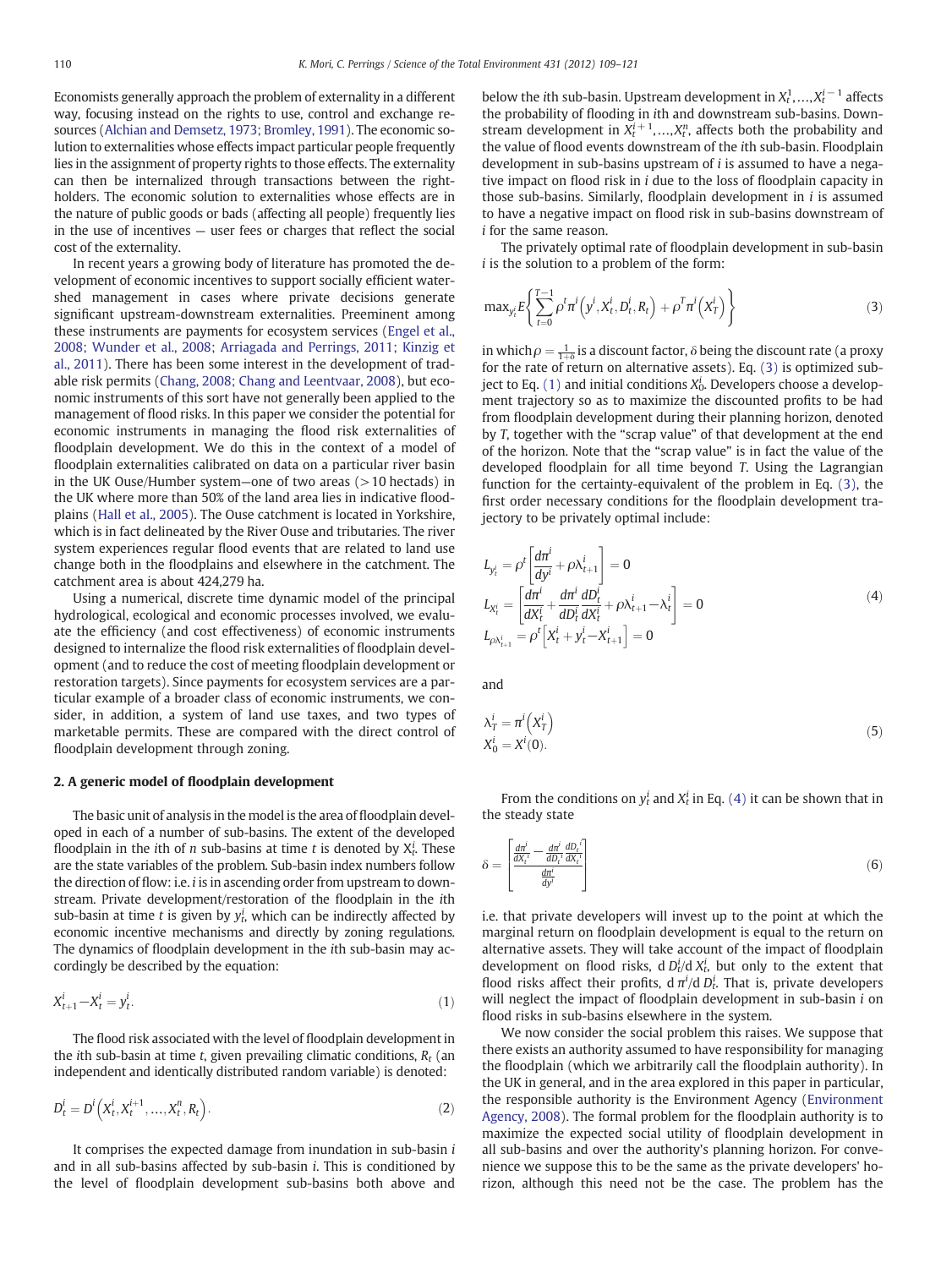following form:

$$
\max_{y_t^i} E\left\{ \sum_{t=0}^{T-1} \sum_{i=1}^n \rho^t U\left[\pi^i \left(y^i, X_t^i, D_t^i, R_t\right)\right] + \rho^T U\left[\pi^i \left(X_T^i\right)\right] \right\}.
$$
 (7)

Eq. [\(7\)](#page-2-0) describes the expected social utility of the net benefits of floodplain development, during the planning period plus the expected social utility of the state of the system at the end of the planning period. The inclusion of all members of the community means that this problem includes the wider effects of private floodplain development on flood risk everywhere. The utility function,  $U(·)$ , is assumed to be strictly concave and twice differentiable in income: i.e.  $U_{\pi} = \frac{dU}{d\pi} > 0$ ,  $U_{\pi\pi} = \frac{d^2U}{d\pi^2} < 0$ .

Solving this problem in the same manner yields the following equivalent to Eq. [\(6\):](#page-1-0)

$$
\delta = \left[\frac{\frac{dU}{d\pi^i} \left(\frac{d\pi^i}{dX_t^i} - \frac{d\pi^i}{dD_t^i} \frac{dD_t^i}{dX_t^i}\right) + \sum_j \frac{dU}{d\pi^j} \frac{d\pi^j}{dD_t^j} \frac{dD_t^j}{dX_t^i}}{\frac{dU}{d\pi^i} \left(\frac{d\pi^i}{dy^i}\right)}\right].
$$
\n(8)

In addition to the terms appearing in the solution to the private problem of floodplain development, this includes the impact of development in sub-basin i on the wellbeing of people in downstream subbasins:  $\sum_{j>i}\frac{dU}{d\pi^j}\frac{d\pi^j}{dD^j_i}$  $\frac{dD_t^j}{dX_t^j}$ . Investment in floodplains should increase up to the point at which the marginal return on development net of social flood risk is equal to the return on alternative assets.

In principle, there are many instruments that are capable of ensuring that private floodplain development does not exceed the socially efficient level—the level at which this condition holds. These include both quantitative restrictions on floodplain development, usually based on some form of zoning, and development limits combined with the establishment of markets, in a variant of the familiar cap and trade systems from pollution control. Alternatives to such quantitative restrictions include a range of economic instruments including taxes, subsidies, user charges, access fees, payments for ecosystem services and so on. In this paper we consider the potential efficiency for both quantitative restrictions (with and without supporting markets) and economic instruments.

All quantitative restrictions involve some form of zoning that directly regulates the allowable area of floodplain development, and that captures the effect of measures to remove land from development (through restoration of areas formerly designated as residential, commercial or industrial) or to develop more land (through conversion of areas formerly designated as 'natural' floodplains). In principle, if it is possible to calculate the socially optimal level of floodplain development it is also possible to regulate the area zoned for development to coincide with this. What it is not generally possible to do, however, is to make this sensitive to changes in either economic or environmental conditions.

In practice, the potential change in the extent of floodplain development at any point in time depends partly on the area zoned for development or restoration, and partly on a set of institutional conditions that limit the rate at which land can be converted. We define the limits to the amount of land that can be reallocated in any one period as follows:

$$
\max\left\{-X_t^i, \bar{y}^{ri}\right\} \leq y_t^i \leq \min\left\{\bar{y}^{di}, L_r^i - X_t^i\right\}, i = 1, ..., n
$$
\n(9)

in which  $\bar{v}^{di}$  (> 0) is the maximum allowable development in the *i*th sub-basin in any one period;  $\bar{y}^{\text{ri}}$   $\ll$  b) is the maximum allowable restoration in the *i*th sub-basin in any one period; and.  $L_F^i$  is the total area of floodplains in the ith sub-basin.

<span id="page-2-0"></span>The main alternatives to zoning-based quantitative restrictions are market-based economic instruments. Since the privately optimal level of investment is a function of the return on development in floodplains, it may be expected to respond to policies that change the rate of return on floodplain development. In addition to zoning restrictions on  $y_t^i$  therefore, we also consider the use of two economic instruments: land use taxes, which we denote  $\tau_b^i$ , and payments for ecosystem services, which we denote  $\sigma_t^i$ . In addition, we consider both simple quantitative restrictions and the development limits that are supported by a set of transferable development rights.

# 3. Calibration of the model

We calibrate the model using data on the Ouse catchment in North Yorkshire, UK ([Mori, 2006; Mori, 2010](#page-11-0)). [Fig. 1](#page-3-0) maps the 100-year floodplains of the Ouse catchment. Land uses within the floodplains have changed substantially in the last five decades. In particular, land that was previously committed to agriculture or left fallow has been developed for commercial, industrial or residential use.

Selection of the sub-basins to be included in the model was based on the location of hydrological gauging stations. These are indicated in [Fig. 2,](#page-3-0) which shows the map of the sub-basins in the Ouse catchment, and the location of hydrological gauging stations. The individual sub-basins are located upstream of each gauging station.

The relationship between precipitation and water discharge in each sub-basin is calculated using the hydrological program, HEC-HMS. The model has been applied to many different river systems in order to solve a wide range of management problems, including the problem studied in this paper: floodplain regulation ([USACE,](#page-12-0) [2001\)](#page-12-0). It is also sufficiently flexible that modeler has a choice of hydrological or hydraulic sub-models depending on the nature of system and the availability of observed and measured data. The HEC-HMS model projects the runoff associated with particular levels of precipitation in dendritic watershed systems, based on a number of empirically estimated hydraulic models. The parameter values in HEC-HMS are selected by maximizing the goodness-of-fit between observed and simulated discharge flows, using observed data on precipitation and discharge. Each sub-basin is characterized by the dominant land use, and by precipitation. The probability of flood events in that sub-basin is estimated from rainfall data (10 years), topographical, and land-cover conditions. We assume the frequency of floods to be highly correlated with the frequency of high rainfall events. Once we have estimated the flood probability, we are then able to estimate a flood damage cost function. This depends on the relationship between precipitation, the area of developed floodplain and water discharge volume, and between water discharge volume and flood damage within and downstream of the reference sub-basin. In our model, the damage at any given level of floodplain development is determined by flood depth. The expected flood risk is then calculated by simulating the damage costs associated with a range of development levels. For the Ouse–Humber catchment this was obtained from 60 observations on the expected costs associated with different levels of floodplain development.

The flood risk sub-model reflects four core assumptions. First, there are unidirectional spatial externalities. The damage in a particular location is a function of the area of developed floodplain in that location and locations upstream (as long as the external impacts of upstream development are not trivial). Second, an increase in the area of developed floodplain in either that location or in locations upstream increases the expected cost of flooding. Third, differences in hydrological conditions and development patterns will lead to differences in flood risks. Fourth, the expected cost of flooding is determined by peak stages that are determined by floodplain development levels in the reference zone and upstream.

Our criteria for choosing between alternative functional forms in the flood risk sub-models are: (1) that they satisfy these assumptions; (2) that the adjusted R-squared (coefficient of determination) is sufficiently high; (3) that independent variables are statistically significant (at least at the 10% significance level) based on t-tests and F-tests; (4) that the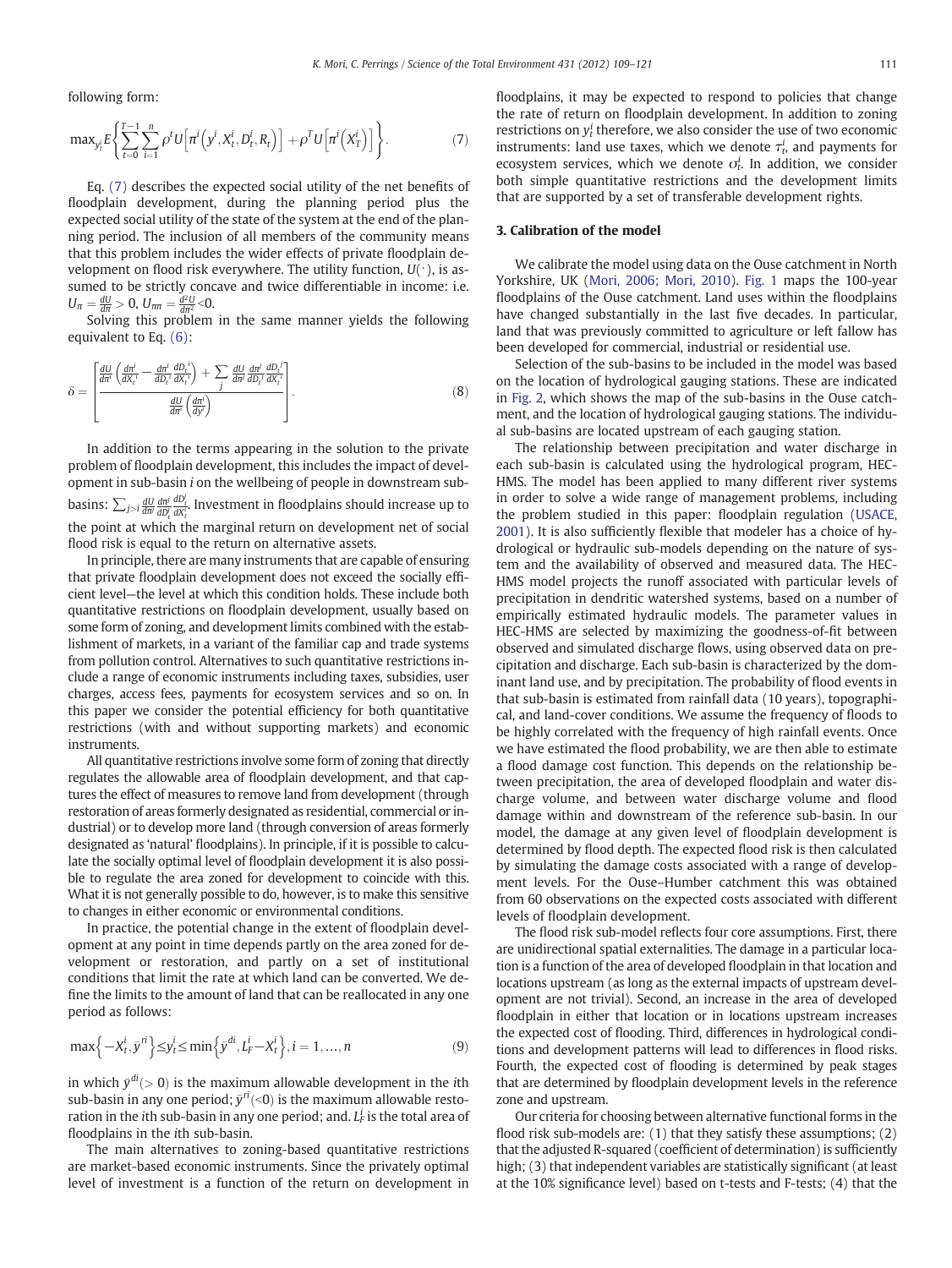

Fig. 1. Floodplain map in the Ouse catchment in North Yorkshire UK.

Source: The Map is created from OS Land-Form PANORAMATM DTM [1:50,000] (EDINA Digimap) and Indicative Floodplain Map 2001 [1:10,000] (Environment Agency) by use of ArcGIS. Note: The numbers in the map indicate hydrological gauging stations. The names of gauging stations are provided by names of river and place.

sufficiency conditions are satisfied; and (5) that RESET (regression specification error test) or the Davidson–MacKinnon test are satisfied. Application of these criteria yield the flood risk functions for each subbasin reported in [Table 1](#page-4-0).

To get a first approximation of the benefits of ecosystem services (excluding flood mitigation) from floodplains we exploit existing synthetic research on the value of wetlands [\(Heimlich et al., 1998;](#page-11-0)



Fig. 2. Geographical map of sub-basins in the Ouse catchment.

<span id="page-3-0"></span>Source: This geographical map is created from GIS data of EDINA Digimap (OS Strategi and Land-Form Panorama [DEM]). Note: The numbers in the map indicate hydrological gauging stations.

[Woodward and Wui, 2001\)](#page-11-0). More particularly, we use estimates from [Woodward and Wui \(2001\).](#page-12-0) They analyze 46 existing studies of ecosystem services in 39 wetlands. We make use of all the explanatory dummy variables (except for year) in Woodward and Wui's option A model, assigning a 'zero' weight to 'coastal', 'flood', 'storm' and 'producer's surplus' and a 'unit' weight to the others. This is because our focus is on fluvial floodplains. This yields the following function:

$$
\ln(V) = 8.635 - 0.168 \cdot \ln(x_a)
$$

in which V denotes the benefit of ecosystem services per acre in 1990 USD. Converting the units into hectares and GBP, yields the following estimate of the opportunity cost of floodplain conversion in terms of ecosystem services other than flood mitigation (see [Table 1](#page-4-0)).

$$
B(X^{i}) = 0.55978(L_{F}^{i} - X^{i})e^{8.48302 - 0.168 \cdot \ln(L_{F}^{i} - X^{i})}
$$
\n(10)

To estimate the net benefits of developed floodplains we suppose that the rents generated by economic activities on developed lands are capitalized into property prices. If the market for land is complete and efficient, the price of residential land coincides with the present value of the future rents that the landowner can earn. That is, we calculate economic rents per hectare of developed land from the relation:

$$
P_0^i = \sum_{t=0}^{\infty} \frac{R^i}{(1+\delta)^t} = \frac{R^i}{\delta} \tag{11}
$$

where

present land price in the *i*th sub-basin

 $P^i_0$ <br> $R^i$ economic rent in the *i*th sub-basin

 $\delta$  the discount rate (real interest rate)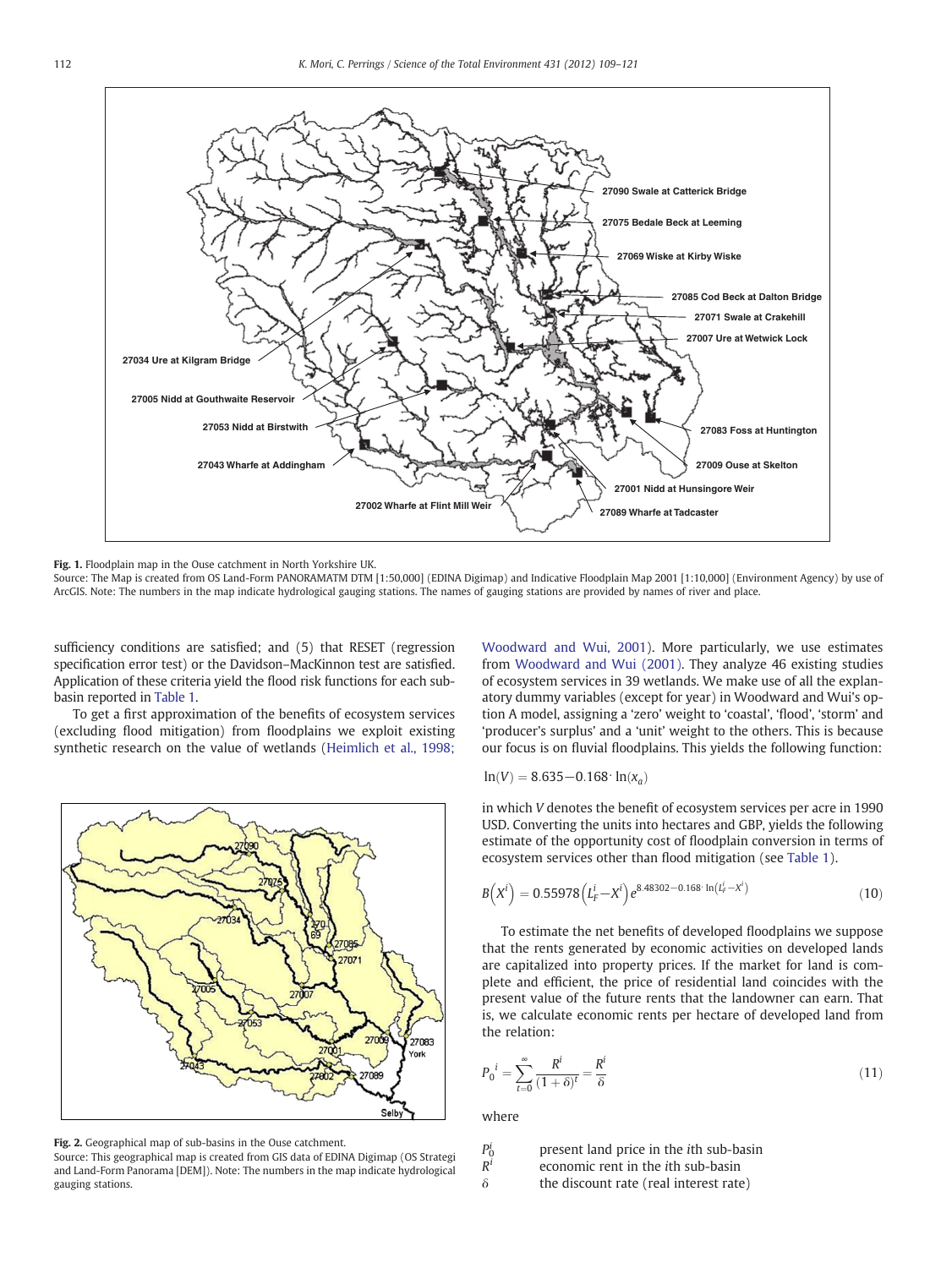Table 1

Calibrated functions.

| Function                                                                                                                                                                           | Calibration method                                                                                                                                                                                                                                                                                                                                                                                                                                                                                                                                                                   | Data                                                                                                                                                                                                                                                                                                                                                                                                                                                                                                                                                                                                                                                                                           |
|------------------------------------------------------------------------------------------------------------------------------------------------------------------------------------|--------------------------------------------------------------------------------------------------------------------------------------------------------------------------------------------------------------------------------------------------------------------------------------------------------------------------------------------------------------------------------------------------------------------------------------------------------------------------------------------------------------------------------------------------------------------------------------|------------------------------------------------------------------------------------------------------------------------------------------------------------------------------------------------------------------------------------------------------------------------------------------------------------------------------------------------------------------------------------------------------------------------------------------------------------------------------------------------------------------------------------------------------------------------------------------------------------------------------------------------------------------------------------------------|
| Cost function of flood risk<br>$D^i(X_t^i, X_t^j; R_t) = \alpha^i(X_t^i)^2 + \sum_j \beta^{ij} X_t^j$<br>NB: Refer to Appendix about<br>parameter values for all sub-basins.       | Creation of map of sub-basins and rivers on ArcGIS<br>(GIS software program).<br>Hydrological simulations on a sub-model in HEC-HMS<br>(USACE).<br>Calculation of Base Flow Index on the basis of the<br>method of Gustard et al. (1992).<br>Calculation of physical parameters such as the<br>imperviousness, river length energy slope and so on by<br><b>ArcGIS</b><br>Technique of hydraulic geometry to estimate cross<br>section coordinates of rivers (Hey and Thorne, 1986;<br>Knighton, 1998)<br>Frequency analysis of precipitation.<br>Econometrics (regression analysis) | GIS data: EDINA Digimap (OS Strategi, Land-Form<br>Panorama [DEM], OS Land-Line. Plus and OS<br>Land-Form PROFILE DTM); Land Cover Map of Great<br>Britain 1990 (LCM 1990); and Indicative Floodplain<br>Map 2001 [1:10,000] (Environment Agency).<br>Time-series data on precipitation from hydrological<br>gauging stations during 1990-2006 (CEH, Met Office<br>and BADC, UK).<br>Time series data on daily river flow data from rain<br>gauging stations during 1990–2006 (CEH, UK).<br>Manning's N value (Thomas, 1986; Coon, 1998;<br>Bedient and Huber, 2002).<br>Standard data on the relationship between flood<br>depth and damages (Penning-Rowsell et al., 2003,<br>2005a, 2005b). |
| Net benefit function of developed floodplains<br>$rX_t^i = 14030.80048X_t^i + B(X_t^i)$                                                                                            | Derivation of economic rents from NPV (using a<br>theoretical logic based on an assumption of efficient<br>market)                                                                                                                                                                                                                                                                                                                                                                                                                                                                   | Data on residential land prices (Inland Revenue<br>Valuation Office, UK).<br>Annual average of 4 UK banks' base rates (Bank of<br>England).<br>RPI (UK National Statistics)                                                                                                                                                                                                                                                                                                                                                                                                                                                                                                                    |
| Benefit function of ecosystem services<br>(implies opportunity costs)<br>due to floodplain development)<br>$B(X_t^i) = 0.55978(L_F^i - X_t^i)e^{8.48302} - 0.168 \ln(L_F - X_t^i)$ | Benefit transfer method                                                                                                                                                                                                                                                                                                                                                                                                                                                                                                                                                              | Woodward and Wui (2001).                                                                                                                                                                                                                                                                                                                                                                                                                                                                                                                                                                                                                                                                       |
| Control cost of floodplain development and restoration<br>$C(y_t^i) = \begin{cases} 1914.63735y_t^i & (y_t^i \ge 0) \\ 19146.37353y_t^i & (y_t^i < 0) \end{cases}$                 | Assumptions and cost transfer.                                                                                                                                                                                                                                                                                                                                                                                                                                                                                                                                                       | Data on cost of floodplain restoration (Edwards and<br>Abivardi, 1997; Gutrich and Hitzhusen, 2004;<br>Kissimmee River Restoration Project).                                                                                                                                                                                                                                                                                                                                                                                                                                                                                                                                                   |
| Constraints on control variables<br>$\max\{-X_t^i, 10 \text{ ha}\}\leq y_t^i \leq \min\{100 \text{ ha}, L_F^i - X_t^i\}$                                                           | Assumptions                                                                                                                                                                                                                                                                                                                                                                                                                                                                                                                                                                          |                                                                                                                                                                                                                                                                                                                                                                                                                                                                                                                                                                                                                                                                                                |

The net return on floodplain development is then equal to the sum of [\(11\) and \(10\),](#page-3-0) r being the rate of return on  $X_t^i$ : i.e.

$$
rX_t^i = \delta P_0^i X_t^i + B^i(X_t^i).
$$
\n(12)

The cost of floodplain development (or restoration) is site-specific, but in general we expect restoration to be more costly than develop-ment ([Mitsch and Gosselink, 2000; Edwards and Abivardi, 1997\)](#page-11-0).<sup>1</sup> Since there are no data on restoration costs in the Ouse catchment, we make the highly conservative 'starting' assumption that restoration costs are ten times as large as development costs. Sensitivity tests showed that the 'starting' assumption influences the area of floodplains that it is optimal to develop, but does not affect the ranking between management strategies.

[Table 1](#page-4-0) summarizes the data and methods used in calibrating the model. The supplementary material reports both program codes for the GAMS model, and the parameter values that result from its calibration on these data.

To evaluate the flood-risk externalities associated with this level of floodplain development we calculated the socially optimal steadystate level of floodplain development, using GAMS IDE version 21.3, assuming a time horizon of  $T=30$  (years) and a discount rate of 5% for both the private and social problems (see Appendix). The size of the floodplain in each sub-basin, the current level of floodplain development and the optimal level of floodplain development are indicated in [Table 2.](#page-4-0) We obtained interior solutions in all but two sub-basins. For the two sub-basins in which we obtained corner solutions (sub-basins 27005 and 27053) the optimal solution implies no floodplain development. From a flood risk perspective, most 'downstream' sub-basins (27001, 27002, 27007, 27009, 27034, 27043, 27071, 27083, 27085 and 27089) still allow significant scope for further floodplain development. However, we found that overdevelopment of floodplains (relative to the social optimum) currently occurs in 5 'upstream' sub-basins: 27005, 27053, 27069, 27075 and 27090.

[Fig. 3](#page-5-0) shows the socially and privately optimal development paths for floodplains in all sub-basins. We note that the convergence path, in all cases, is limited by the constraints imposed on the rate at which land can be converted from one state to another. The socially optimal area of developed floodplains differs from the privately optimal area in all sub-basins by the end of the planning horizon by an amount that reflects the external costs of flood-risk (and the other ecosystem services lost due to floodplain development). The socially optimal level of development is larger than the current area of floodplain development in all those sub-basins where the benefits of potential development would be expected to exceed the damage due to the increased risk of flooding. It is smaller

| Table 2                                            |  |
|----------------------------------------------------|--|
| Optimal and current size of developed floodplains. |  |

| Subbasin | Optimal size of developed<br>floodplains (ha) | Current size of developed<br>floodplains (ha) | Size of<br>floodplains (ha) |
|----------|-----------------------------------------------|-----------------------------------------------|-----------------------------|
| 27001    | 239.19083                                     | 99.39369                                      | 1356.91346                  |
| 27002    | 1987.28207                                    | 217.13234                                     | 2402.75427                  |
| 27005    | $0$ [-39.99124]                               | 14.38793                                      | 204.67004                   |
| 27007    | 503.39352                                     | 155.26437                                     | 2447.00171                  |
| 27009    | 1426.77342                                    | 308.46632                                     | 6639.46521                  |
| 27034    | 108.47819                                     | 51.12944                                      | 2451.61496                  |
| 27043    | 161.96300                                     | 27.69161                                      | 1257.75186                  |
| 27053    | $0$ [ $-4836.83615$ ]                         | 7.97054                                       | 347.13385                   |
| 27069    | 38.67005                                      | 101.62420                                     | 1338.21609                  |
| 27071    | 685.14809                                     | 306.14877                                     | 3595.16936                  |
| 27075    | 24.88389                                      | 63.81431                                      | 1029.10755                  |
| 27083    | 1116.83288                                    | 106.27285                                     | 1119.66767                  |
| 27085    | 119.85753                                     | 60.06330                                      | 1149.58292                  |
| 27089    | 318.88009                                     | 35.18348                                      | 443.79102                   |
| 27090    | 32.49644                                      | 67.09430                                      | 1632.33813                  |

The values in brackets are calculated values, based on optimality conditions obtained from the model

<span id="page-4-0"></span> $1$  [Edwards and Abivardi \(1997\)](#page-11-0) compare the wetland restoration cost with the potential value of the restored land, and conclude that the former is at least around 100 times as large as the latter.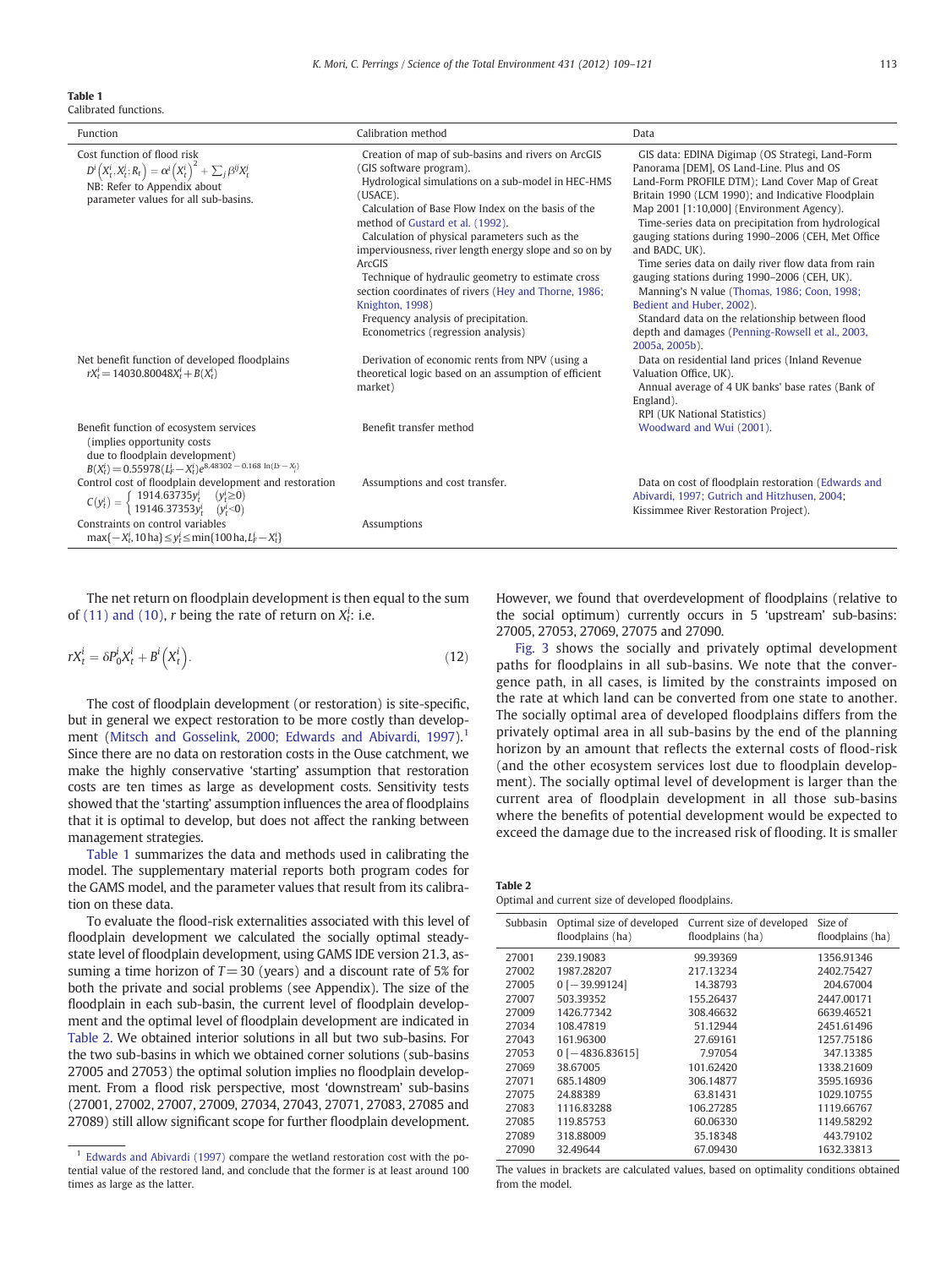

Fig. 3. Paths of area of developed floodplains under social and private optimization.

than the current area of floodplain development where the flood risks of current development outweigh the benefits conferred by that development.

<span id="page-5-0"></span>The difference between private and social optima is a measure of the extent of the externalities of development. This difference varies significantly across sub-basins. Note, though, that in all cases where the socially optimal level of floodplain development is less than the current level, the difference between private and social optima is large. In fact, in all those cases, it would still be privately optimal to increase the level of development beyond the current level.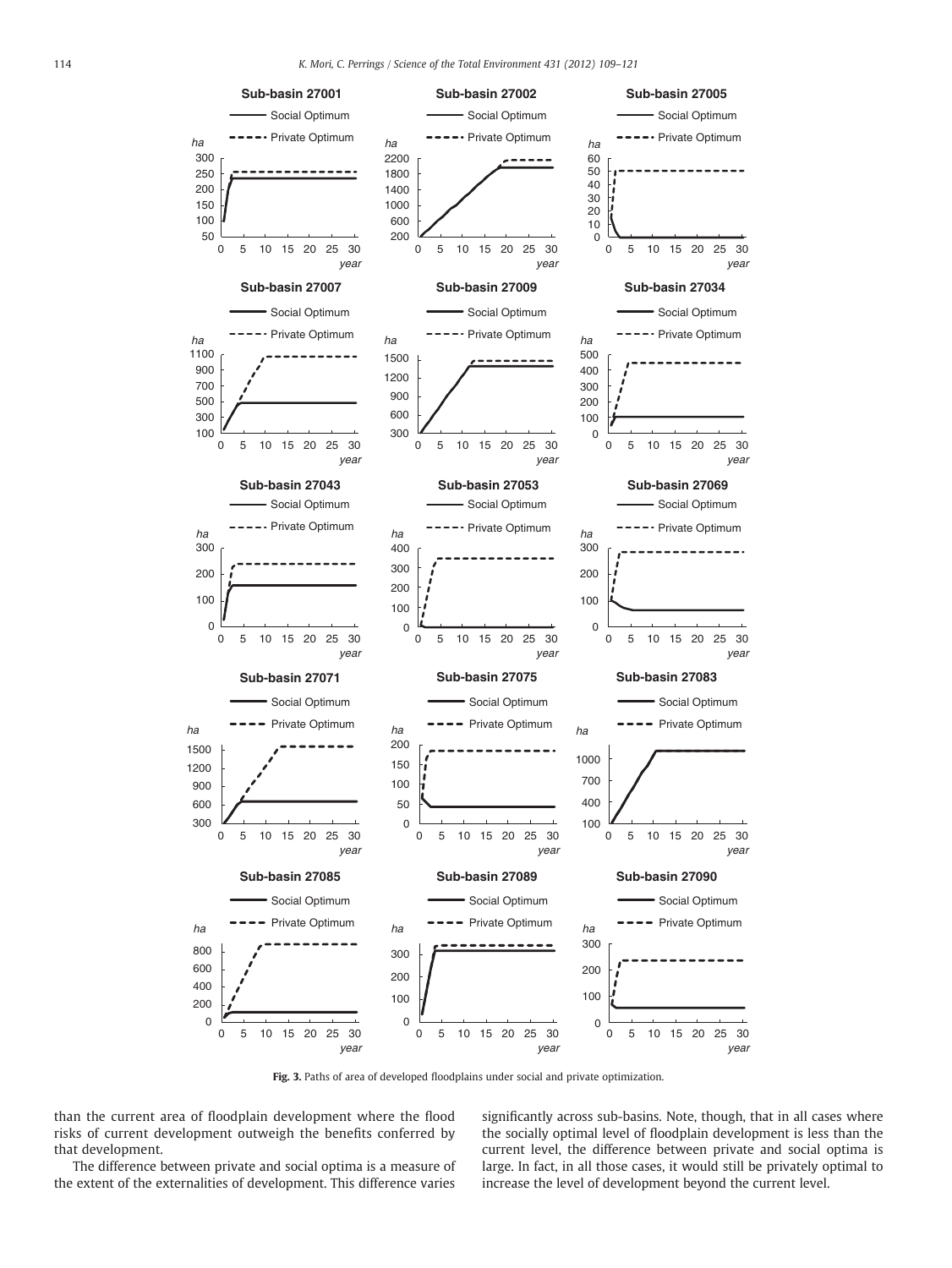The sensitivity of the social optimum to the discount rate depends on whether the initial level of floodplain development is greater or less than the socially optimal level (see [Fig. 4](#page-6-0)). Developed floodplains are assumed to generate a constant stream of benefits into the future and to be associated with a constant stream of costs (in the form of flood risks). Increasing the discount rate lowers the present value of the net benefits of floodplain development at the optimal level. At the same time it increases the relative weight given to the net costs incurred during the convergence period. As a result, an increase in the discount rate will reduce the socially optimal level of floodplain



<span id="page-6-0"></span>Fig. 4. Sensitivity of the area of developed floodplains to the discount rate.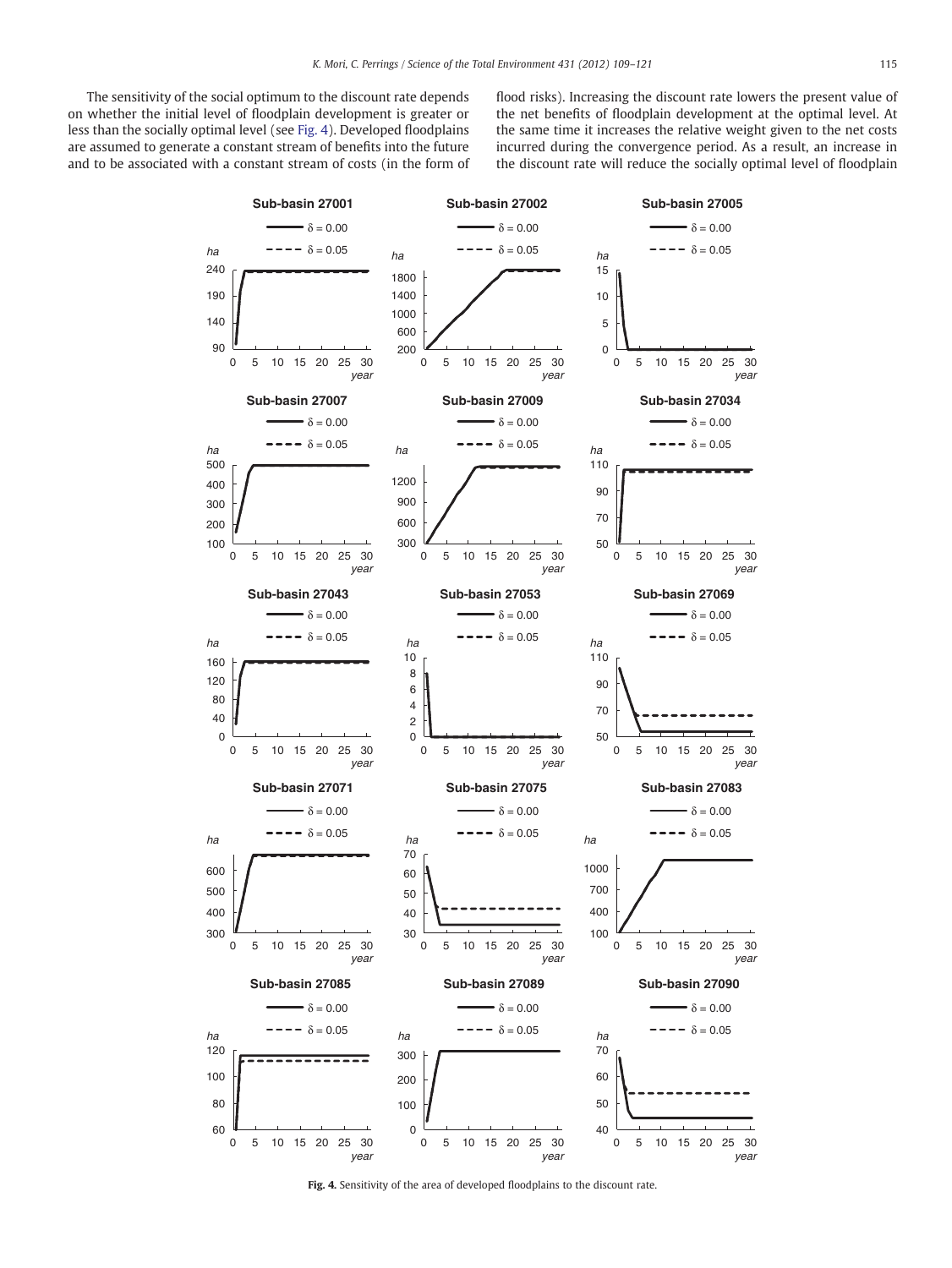Table 3

Subbasin Social optimum  $($  = direct

development if the initial level of floodplain development is too low, and will increase the socially optimal level if the initial level is too high.

# 4. Economic instruments for optimally managing floodplain development

In this section, we evaluate possible policies for approaching the optimal floodplain management using the calibrated model. These extend well beyond the zoning restrictions and hard engineering traditionally used in floodplain management in the UK [\(Parker,](#page-11-0) [1995\)](#page-11-0). We suppose that policy-makers are either (local) governments or governmental agencies, and that their objective is to maximize the social utility of the net benefits of floodplain development by applying a selected set of instruments. The instruments tested include: (a) a Pigouvian tax equivalent to the differential land use taxes applied in Germany, (b) payments to landholders for the preservation of floodplain functions, (c) the direct control of floodplain development through zoning, and (d) two types of marketable permits. [Fig. 5](#page-7-0) shows the impact of each instrument on our measure of wellbeing relative to the socially optimal path. The smaller the difference between the paths under the instrument and the socially optimal path is, the more efficient the instrument is. [Table 3](#page-7-0) reports the size of floodplain development at the terminal time under each instrument relative to the optimal size of floodplain development.

Consider, first, the two economic instruments (a) and (b). Pigouvian taxes are among the most common economic instruments used for internalizing environmental externalities. We impose a unit tax on floodplain development (per ha per year) equal to the marginal external costs of floodplain development. Specifically we define the function  $\pi^i(y^i, X_t^i, D_t^i, R_t)$  in Eq. [\(3\)](#page-1-0) to have the form

$$
\pi^{i}(y^{i}, X_{t}^{i}, D_{t}^{i}, R_{t}) = r(1 - \tau^{i})X_{t}^{i} - \pi^{i}(y_{t}^{i}) - \pi^{i}(D_{t}^{i}, R_{t})
$$
\n(13)

implying that the marginal impact of floodplain development on private profit is  $\frac{d\pi^i}{dx_i} = r\left(1 - \tau_t^i\right)$ , r being the rate of return on  $X_t^i$  and  $\tau_t^i$ being a flood risk tax. We also let the social problem in Eq.  $(7)$  have

|         | control) | for floodplain<br>services | floodplain<br>development | developed<br>floodplains |         |
|---------|----------|----------------------------|---------------------------|--------------------------|---------|
| 27001   | 236.86   | 236.74                     | 239.19                    | 236.86                   | 255.78  |
| 27002   | 1956.54  | 1955.08                    | 1987.28                   | 1956.54                  | 2138.59 |
| 27005   | 0.00     | 0.00                       | 14.39                     | 0.00                     | 50.63   |
| 27007   | 493.14   | 493.19                     | 503.39                    | 493.14                   | 1078.11 |
| 27009   | 1409.60  | 1409.29                    | 1426.77                   | 1409.60                  | 1503.81 |
| 27034   | 104.40   | 104.39                     | 108.48                    | 104.40                   | 448.22  |
| 27043   | 159.73   | 159.71                     | 161.96                    | 159.73                   | 239.95  |
| 27053   | 0.00     | 0.00                       | 7.97                      | 0.00                     | 347.13  |
| 27069   | 65.63    | 65.90                      | 101.62                    | 65.63                    | 283.34  |
| 27071   | 670.22   | 670.05                     | 685.15                    | 670.22                   | 1569.56 |
| 27075   | 42.10    | 42.26                      | 63.81                     | 42.10                    | 185.21  |
| 27083   | 1115.21  | 1112.70                    | 1116.83                   | 1115.21                  | 1119.67 |
| 27085   | 111.81   | 111.79                     | 119.85                    | 111.81                   | 889.81  |
| 27089   | 315.81   | 315.62                     | 318.88                    | 315.81                   | 341.42  |
| 27090   | 53.84    | 54.17                      | 67.09                     | 53.84                    | 235.20  |
| Welfare | 1        | 2                          | 3                         | 4                        | 5       |
| rank    |          |                            |                           |                          |         |

Area of developed floodplains at the terminal time under each instrument. unit: ha.

and payments permits for

Marketable

Marketable permits for optimum

Private

Pigouvian tax

For marketable permits, targets are required to be met within 30 years.

the form

$$
\max_{y_t^i} E\bigg\{\sum_{t=0}^{T-1} \sum_{i=1}^n \rho^t \Big[ r\Big(1-\tau^i\Big) X_t^i - \pi^i\Big(y_t^i\Big) - \pi^i\Big(D_t^i, R_t\Big) \Big] + \rho^T\Big(\pi^i\Big(X_T^i\Big)\Big) \bigg\}.\tag{14}
$$

Setting the tax rate at  $\tau_t^i = \frac{1}{r} \sum_j \frac{d\tau^j}{dD_t^j} \frac{dD_t^j}{dX_t^i}$ , it can be shown that the conditions for the private and social optimization of this problem coincide. We accordingly expect the tax rate to differ between subbasins with differences in the marginal external cost of floodplain development. We also expect the use of the tax to lead to the socially optimal level of conversion. Applying a tax at this rate in the calibrated model leads to an outcome that is very close to the social optimum.

The second instrument, payments for floodplain services, is expected to have a similar effect to that of the Pigouvian tax. Payments to landowners for the maintenance of natural floodplains (per ha per year) are set equal to the marginal damage avoided.



<span id="page-7-0"></span>Fig. 5. The gap between the social optimum and the outcome under different instruments (no instrument in the case of the private optimum) under certainty. Note: If the difference in welfare index is nil, it implies that the policy instrument accomplishes the social optimum. The smaller the difference is, the better the policy instrument is. For marketable permits, targets are required to be met within 30 years.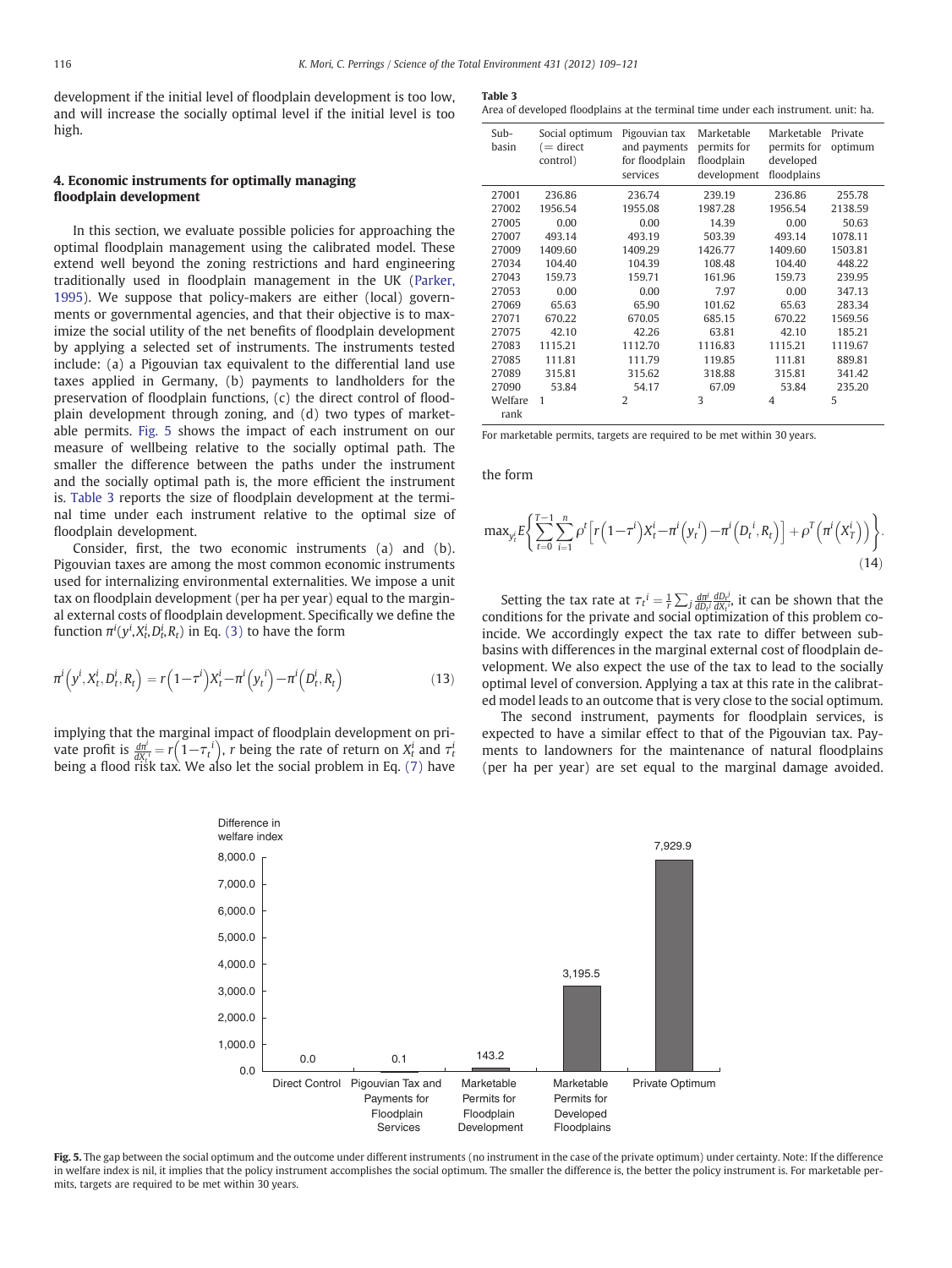

<span id="page-8-0"></span>Fig. 6. Sensitivity of the area of developed floodplains under marketable permits to the floodplain authority's time horizon. Note: In sub-basin 27002, the target can be met within 18 years due to the constraints on the control variable.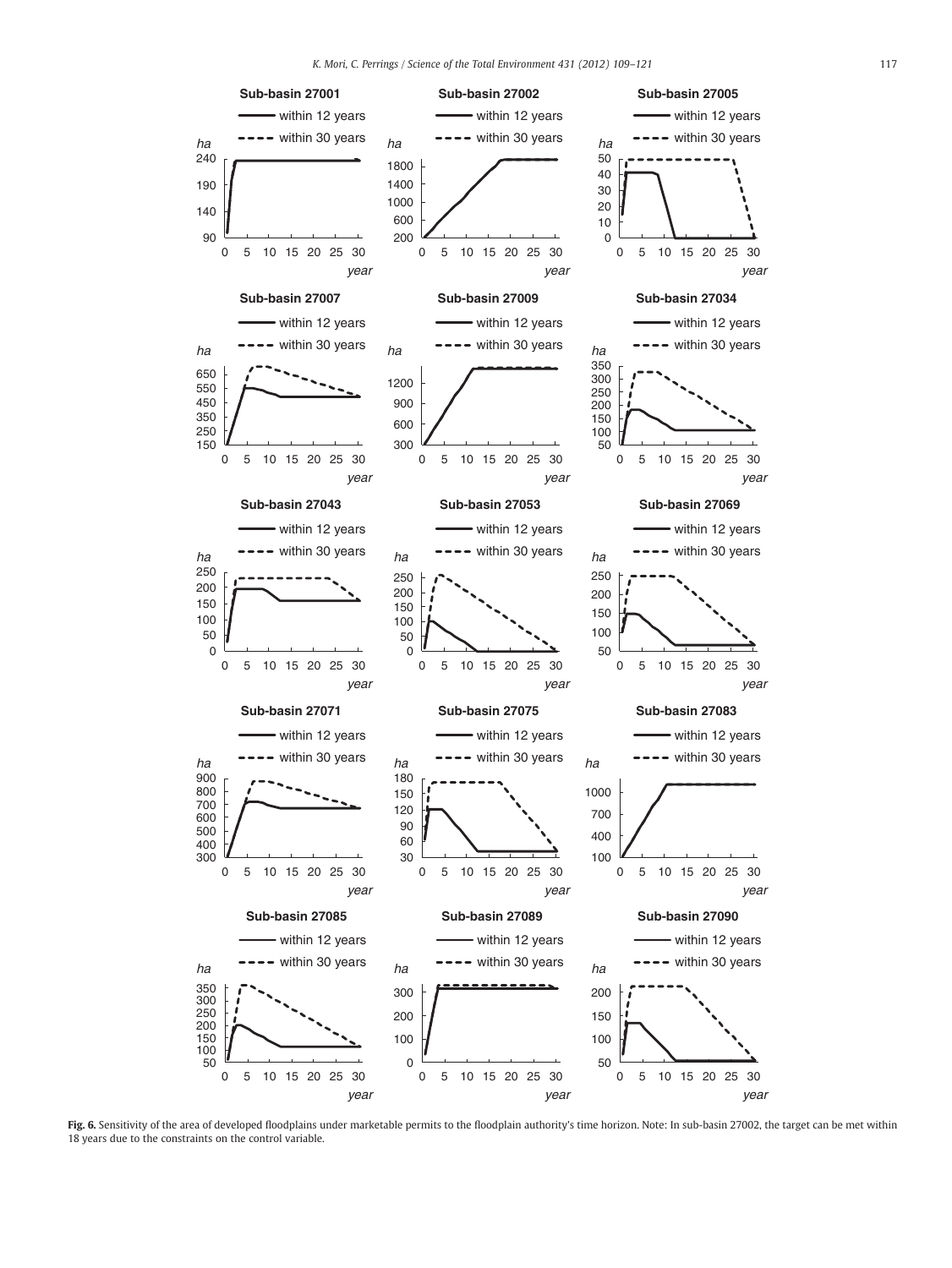This implies that the function  $\pi^i(y^i, X_t^i, D_t^i, R_t)$  has the form

$$
\pi^{i}(y^{i}, X_{t}^{i}, D_{t}^{i}, R_{t}) = rX_{t}^{i} + \sigma^{i}(X_{t}^{i}) - \pi^{i}(y_{t}^{i}) - \pi^{i}(D_{t}^{i}, R_{t})
$$
\n(15)

in which

$$
\sigma^{i}(X_{t}) = \left(L_{F}^{i} - X^{i}\right) \sum_{j} \frac{d\pi^{j}}{dD_{t}^{j}} \frac{dD_{t}^{j}}{dX_{t}^{i}}.
$$
\n(16)

Once again, it can be shown that the conditions for the private and social optimization of this problem coincide, and we do in fact find that the area of floodplain development at the terminal time under payments for floodplain services is almost the same as that under the tax policy. The reason that taxes and payments for floodplain services are convergent in this case is both the absence of uncertainty, and the fact that the income effects of the payments are weak. If the income effects of payments were sufficiently strong to outweigh the substitution effects of the associated change in relative prices, the outcome might be different.

Our third instrument is closest to traditional management, and directly controls the level of developed floodplains through zoning restrictions. That is,  $\pi^i(y^i, X_t^i, D_t^i, R_t)$  has the form:

$$
\pi^{i}(y^{i}, X_{t}^{i}, D_{t}^{i}, R_{t}) = rX_{t}^{i} - \pi^{i}(y_{t}^{i}) - \pi^{i}(D_{t}^{i}, R_{t}).
$$
\n(17)

The floodplain authority might, for example, rezone a proportion of developed land in each year in order to restore floodplains in the sub-basins where the optimal level is smaller than the initial level. While it is notionally possible to force the system on to socially optimal path by this method, it is not generally possible to do so at least cost.

The last instrument we consider, marketable permits, is designed to address this problem. These instruments are potentially appropriate where the floodplain authority has established a target for floodplain development or floodplain restoration. Both variants of marketable permits considered are designed to ensure that floodplain targets are met at least cost. Marketable permits accordingly have two elements: (1) a floodplain target (cap) for each sub-basin or each class of sub-basins, and (2) the establishment of a market for permits within each sub-basin or sub-basin type. This is because the optimal size of developed floodplains is determined in each subbasin, depending on the different external costs.

We consider two options for marketable permits. The first is a system of transferable development rights. In sub-basins where the optimal level of developed floodplains is larger than the initial level, tradable development rights are issued equivalent to the optimal level, and landowners are permitted to bid for those rights based on their expectations of the value of converted land. In sub-basins where initial floodplain development is greater than the optimal level, no permits are issued. Since this option does not allow for the reduction of floodplain development, the results diverge from the social optimum in sub-basins that are currently overdeveloped. The second option considered addresses this problem. Where the floodplain authority has a target for floodplain restoration, landowners are required to acquire permits for floodplain development in the market in the same sub-basin (or class of sub-basins) or to restore natural floodplains.

An important factor in the success of instruments of this kind is the time horizon over which they are implemented. We initially required that targets be met within 30 years. However, since landowners have no incentive to restore floodplains in early years, this led to inefficiency in some sub-basins due to the deferral of floodplain restoration costs. Reducing the time horizon for achievement of restoration targets in different sub-basins brought the system closer to the optimal path. The results are reported in [Fig. 6](#page-8-0).

# 5. Discussion

We compare the impact of this set of instruments on social welfare with and without 'uncertainty' about particular sets of model parameters, where uncertainty refers to undetected or unregistered change in the parameter values. Sensitivity analysis is crucial for assessing the robustness of safety margins to uncertainty [\(Bastola et](#page-11-0) [al., 2011\)](#page-11-0). This approach implies that policymakers' expectations either systematically overestimate or underestimate parameter values. It allows us to identify which instruments are most robust to error in parameter estimates. We consider two kinds of error. One is error in estimation of the hydrological variables of the model (which may be interpreted as an example of 'model error'). The other is error in the estimation of the benefits of developed floodplains (which may be interpreted as an example of measurement error).

First consider the robustness of the instruments to 'model error' about the relation between precipitation and flood risk. Suppose that the modeled risk of flooding is 20% below actual risk, and hence that the parameter values in the expected cost functions of flood risk are underestimated.<sup>2</sup> Error of this magnitude is consistent with current conditional projections of climate change in the UK. Taken over the range of scenarios used to project regional climate change, it is expected that winter precipitation will increase while summer precipitation will decrease by the 2080s, but that there will be little change in total precipitation [\(Hulme et al., 2002](#page-11-0)). Specifically, Hulme et al. find that: "Winter precipitation increases for all periods and scenarios, although these increases by the 2080s range from 5 to 15% for the Low Emissions scenario, to more than 30% for some regions for the Medium–High Emissions and High Emissions scenarios" [\(Hulme et al., 2002](#page-11-0)). The results of our sensitivity analysis are reported in [Fig. 7](#page-10-0). Private landowners are assumed to be aware of the change in the risk on their own lands in floodplains while policy-makers are not. In this case, direct control through zoning restrictions is seriously inefficient due to its inflexibility. However, zoning restrictions without marketable permits perform worse than zoning restrictions with marketable permits for floodplain development, because private landowners can adjust the timing of floodplain development under the system of marketable permits. They are more flexible than zoning along. Price-based policies such as taxes and payments for floodplain services are still relatively efficient, compared to other policies. This is because there is scope for private landowners to adjust their own decisions. As a result, price policies are more robust to this source of error than other policies.

Consider, next, the robustness of policies to uncertainty about the benefits of floodplain development. We suppose that the marginal benefits of floodplain development are 25% below the benefits expected by policymakers (i.e. policy makers are assumed to overestimate the benefits of developed floodplains by 25%) due to error in the benefit function of floodplain development.<sup>3</sup> The results are indicated in [Fig. 8.](#page-11-0) As before, individual landowners are assumed to observe the change in the benefits of floodplain development and to change their decisions, but policy-makers are assumed to hold to the policies developed on the basis of their initial expectations. All policies are inefficient as compared with the social optimal path. However, instruments based on quantitative targets, such as zoning restrictions or marketable permits, impose higher social costs than alternative measures. This is, once again, because targets are inflexible. In fact marketable permits to support floodplain restoration targets impose higher costs on society than zoning restrictions alone. By

<sup>&</sup>lt;sup>2</sup> We assume that the amount of precipitation increases by 20% in the hydrological model in the process of calibration. This provides the changes in the parameter values of the functions. In the model, we can interpret that an uncertain exogenous variable,  $R_t$ , changes.

<sup>&</sup>lt;sup>3</sup> Using a simple linear function here, we change the amount of the marginal benefit by 25% for the sensitivity analysis.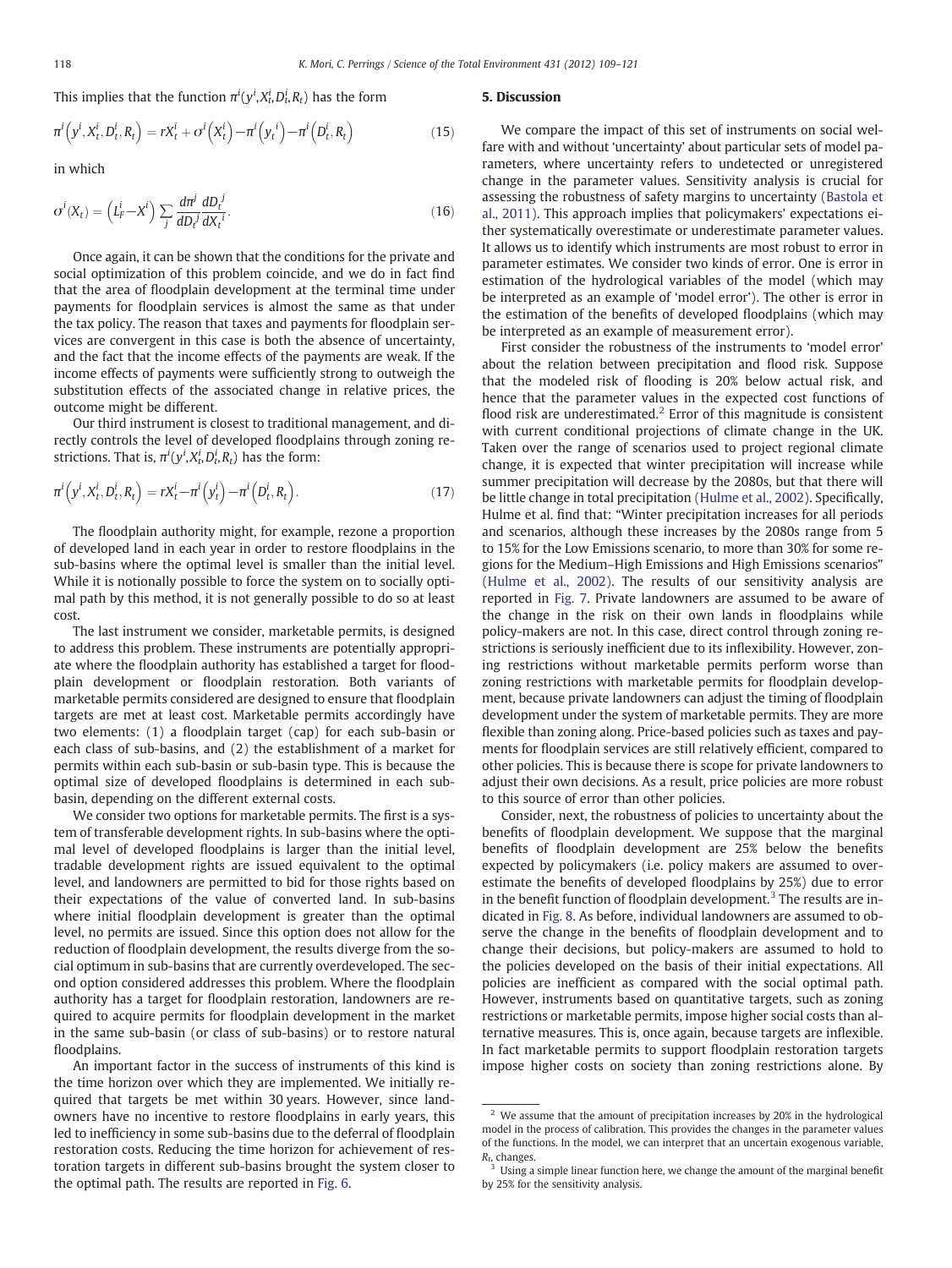

Fig. 7. Impact of uncertainty about precipitation on the gap between the social optimum and the outcome under different instruments (no instrument in the case of the private optimum). Note: If the difference in welfare index is nil, it implies that the policy instrument accomplishes the social optimum. The smaller the difference is, the better the policy instrument is. For marketable permits, targets are required to be met within 30 years.

contrast, price-based policies such as taxes and subsidies are still relatively efficient, due to the fact that private landowners retain flexibility to adjust their behavior.

As a qualification to these results, note that the modeling approach adopted here is simplified both with respect to the complex interactions between sub-basins, and with respect to the costs of developing and implementing floodplain control policies [\(Mori, 2009](#page-11-0)). We do not, for example, take implementation costs of policies into consideration. Nor do we consider factors other than flood-risk when identifying optimal strategies. Nevertheless, the approach makes it possible to evaluate flood-risk relative to the gains of floodplain development or the costs of floodplain restoration. It also makes it possible to identify the degree to which these costs and benefits are factored into the decisions of both private landowners and the floodplain authority. Estimation of the gap between the payoff to society with and without attention to flood-risk also gives the social cost of the 'externality' visited by upstream developers on those downstream. With this information it is possible to develop flood-risk policies that confront developers with the full cost of their actions or, symmetrically, that reward those who protect the flood-mitigation functions of the floodplain. It is also possible to test the effectiveness of alternative policies.

The exclusion of implementation or transaction costs is potentially problematic. While we find that price polices such as taxes and payments for floodplain services are relatively effective, this may be compromised if there are significant transaction costs (e.g. implementation and administration costs). Similarly, the effectiveness of marketable permit systems depends on whether permits are fully tradable and markets are competitive, and this in turn depends on the size of market/subbasins. In addition, each of the policy instruments discussed here has some implication for the distribution of income and assets. The principle behind tax or payment systems is that landowners should compensate society for the external costs of floodplain development, and should in turn be compensated by society for the external benefits of floodplain preservation or restoration. However, the income effects of such instruments are important both because they affect equity and because they can affect the way in which decision-makers respond to taxes or payments.

<span id="page-10-0"></span>Finally, we note that a major benefit of the approach is that it provides a basis for constructing a system of payments/developing markets for floodplain services that has the potential to produce either an efficient level of protection ([Wunder et al., 2008\)](#page-12-0), or a cost effective way to meet floodplain targets. The basic principle of PES (payments for ecosystem services) schemes is that the people who provide ecosystem services should be compensated for the cost of doing so. Costs, in this case, include both the direct costs of service provision and the indirect opportunity costs of land uses that compromise service provision [\(Grieg-Gran and Bann, 2003\)](#page-11-0). PES schemes are therefore markets in which the beneficiaries of ecosystem services (or their agents) purchase ecosystem services from landowners who otherwise would not provide the services ([Ferraro and Simpson, 2002; Wunder, 2007](#page-11-0)). The five characteristics of PES schemes identified by these authors are: that they should be voluntary transactions; that they should involve a well-defined ecosystem service or a land use likely to secure that service; that the service be purchased by at least one buyer from at least one seller; and that payment be conditional on performance.

Watershed services have in fact been a popular subject for the development of PES schemes, in part because they can be implemented at relatively small scales. Because the services provided by landowners in the upper watershed are public goods, they will be under-supplied by the market. This makes the development of alternative mechanisms attractive. In fact, PES are just the most recent of many mechanisms designed to internalize environmental externalities and to enhance the supply of environmental public goods. The purchaser in such cases is generally either a governmental or nongovernmental agency representing the group of consumers affected by the service. In order to be able to enhance efficiency in the supply of ecosystem services, they need to have information both on the potential efficiency gains to be had from changing levels of ecosystem service provision, and on the efficiency (or cost effectiveness) of the alternative instruments available. The modeling approach reported in this paper for the case of the floodplains has the capacity to contribute to both goals.

# Acknowledgment

We thank English Nature (currently, Nature England (Peterborough UK)) for partial financial support for this work. We are grateful to the Environment Agency (York, UK) and the Centre for Ecology and Hydrology (Wallingford, UK) for providing relevant data. We also acknowledge extremely helpful comments from anonymous reviewers.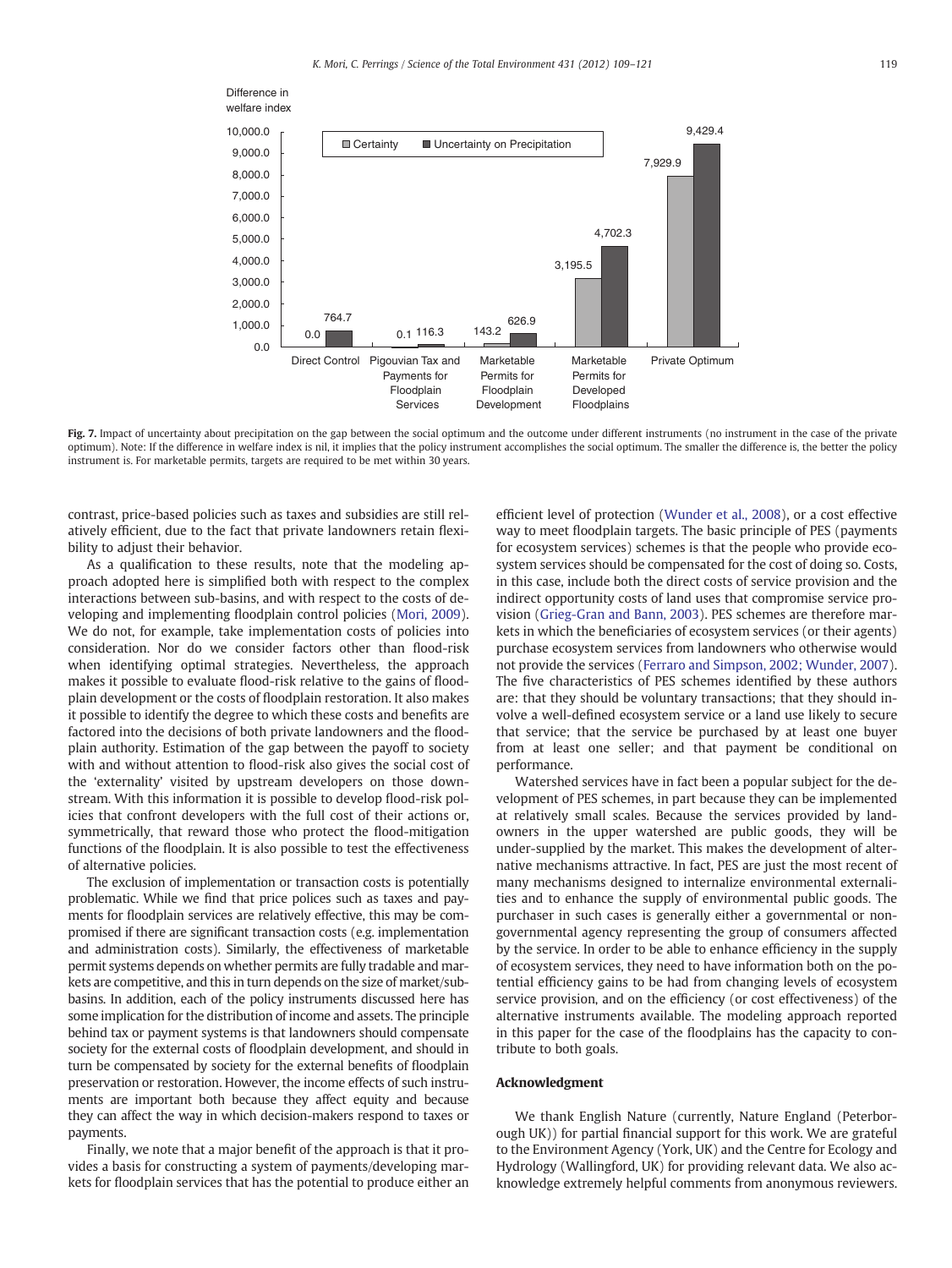

Fig. 8. Impact of uncertainty about the benefits of developed floodplains on the gap between the social optimum and the outcome under different instruments (no instrument in the case of the private optimum). Note: If the difference in welfare index is nil, it implies that the policy instrument accomplishes the social optimum. The smaller the difference is, the better the policy instrument is. For marketable permits, targets are required to be met within 30 years.

### Appendix A. Supplementary data

Supplementary data to this article can be found online at http:// dx.doi.org/10.1016/j.scitotenv.2012.04.076.

# References

- Alchian AA, Demsetz H. The property right paradigm. J Econ Hist 1973;33(1):16–27. Arriagada R, Perrings C. Paying for international environmental public goods. AMBIO
- 2011;40(7):798–806. Bastola S, Murphy C, Sweeney J. The sensitivity of fluvial flood risk in Irish catchments
- to the range of IPCC AR4 climate change scenarios. Sci Total Environ 2011;409: 5403–15. Bedient PB, Huber WC. Hydrology and floodplain analysis. 3rd ed. Upper Saddle River:
- Prentice Hall; 2002.
- Black AR, Burns JC. Re-assessing the flood risk in Scotland. Sci Total Environ 2002;294: 169–84.
- Bromley DW. Environment and economy: property rights and public policy. Oxford: Blackwell; 1991.
- Burby RJ. Flood insurance and floodplain management: the US experience. Global Environ Change Part B 2001;3(3–4):111–22.
- Chang CT. Introduction of a tradable flood permit system. Environ Sci Policy 2008;11: 329–35.
- Chang CT, Leentvaar J. Risk trading in trans-boundary flood management: case study of the Dutch and German Rhine. J Flood Risk Manage 2008;1:133–41.
- Coon WF. Estimation of roughness coefficients for natural stream channels with vegetated banks. Washington: U.S. Geological Survey Water-supply; 1998. Paper 2441 (WSP2441).
- Crooks S, Turne RK, Pethick JS, Parry ML. Managing catchment-coastal floodplains: the need for an UK water and wetlands policy. University of East Anglia; 2001. CSERGE Working Paper, PA01-01.
- De Martino G, De Paola F, Fontana N, Marini G, Ranucci A. Experimental assessment of level pool routing in preliminary design of floodplain storage. Sci Total Environ 2012;416:412-147.
- de Moel H, Aerts JCJH. Effect of uncertainty in land use, damage models and inundation depth on flood damage estimates. Nat Hazard 2011;58:407–25.
- Dister E, Gomer D, Obrdlik P, Petermann P, Schneider E. Water management and ecological perspectives of the Upper Rhine's floodplains. Regul Rivers: Res Manage 1990;5:1-15.
- Edwards PJ, Abivardi C. Ecological engineering and sustainable development. In: Urbanska KM, Webb NR, Edwards PJ, editors. Restoration ecology and sustainable development. Cambridge: Cambridge University Press; 1997. p. 325–52.
- Emerton L, Iyango L, Luwum P, Malinga A. The present economic value of Nakivubo urban wetland, Uganda. Nairobi: IUCN, the World Conservation Union; 1998.
- Engel S, Pagiola S, Wunder S. Designing payments for environmental services in theory and practice: an overview of the issues. Ecol Econ 2008;65:663–74.
- Environment Agency. The Humber flood risk management strategy. Leeds: Environment Agency; 2008.
- Ferraro PJ, Simpson RD. The cost-effectiveness of conservation payments. Land Econ 2002;78:339–53.
- <span id="page-11-0"></span>Gren I-M, Groth K-H, Sylvén M. Economic values of Danube floodplains. J Environ Manage 1995;45:333–45.
- Grieg-Gran M, Bann C. A closer look at payments and markets for environmental services. In: Gutman P, editor. From goodwill to payments for environmental services, a survey of financing options for sustainable natural resource management in developing countries. WWF Macroeconomics for Sustainable Development Programme Office; 2003.
- Gustard A, Bullock A, Dixon JM. Low flow estimation in the United Kingdom. .. Report No. 108Wallingford: Institute of Hydrology; 1992.
- Gutrich JJ, Hitzhusen FJ. Assessing the substitutability of mitigation wetlands for natural sites: estimating restoration lag costs of wetland mitigation. Ecol Econ 2004;48: 409–24.
- Hall JW, Sayers PB, Dawson RJ. National-scale assessment of current and future flood risk in England and Wales. Nat Hazard 2005;36:147–64.
- Heimlich RE, Wiebe KD, Claassen R, Gadsby D, House RM. Wetlands and agriculture: private interests and public benefits. Agricultural Economic Report, No. 765. Resource Economics Division, Economic Research Service, U.S. Department of Agriculture; 1998.
- Hey RD, Thorne CR. Stable channels with mobile gravel beds. J Hydraul Eng 1986;112: 671–89.
- Holway J, Burby RJ. The effects of floodplain development controls on residential land values. Land Econ 1990;66(3):259–71.
- Hulme M, Jenkins GJ, Lu X, Turnpenny JR, Mitchell TD, Jones RG, et al. Climate change scenarios for the United Kingdom: The UKCIP02 Scientific Report: 120. Tyndall Centre for Climate Change Research. Norwich: University of East Anglia; 2002.
- Kinzig AP, Perrings C, Chapin FS, Polasky S, Smith VK, Tilman D, et al. Paying for ecosystem services: promise and peril. Science 2011;334:603–4.
- Knighton D. Fluvial forms and processes: a new perspective. London: Arnold; 1998.
- Messner F, Pennning Rowsell EC, Meyer V, Tunstall SM, van der Veen A. Evaluating flood damages: guidance and recommendations on principles and practices. Wallingford: HR Wallingford; 2007.
- Mitsch WJ, Gosselink JG. Wetlands. 3rd ed. John New York: Wiley & Sons; 2000.
- Mori K. Modelling hydrological, ecological and economic interactions in river floodplains: a case study of the Ouse catchment (North Yorkshire, England). PhD thesis, The University of York; 2006.
- Mori K. Can market-based policies accomplish the optimal floodplain management? A gap between static and dynamic models.  $\int$  Environ Manage 2009;90(2): 1191–4.
- Mori K. Can we avoid overdevelopment of river floodplains by economic policies? A case study of the Ouse catchment (Yorkshire) in the UK. Land Use Policy 2010;27 (3):976–82.
- Munich Re. Weather catastrophes and climate change. Munich: Munchener Ruckversicherungs-Gesellschaft; 2005.
- Ogawa H, Male JW. Simulating the flood mitigation role of wetlands. J Water Resour Plann Manage 1986;112(1):114–28.
- Parker DJ. Floodplain development policy in England and Wales. Appl Geogr 1995;15 (4):341–63.
- Penning-Rowsell E, Johnson C, Tunstall S, Tapsell S, Morris J, Chatterton J, et al. The benefits of flood and coastal defence: techniques and data for 2003. Middlesex University: Flood Hazard Research Centre; 2003.
- Penning-Rowsell E, Johnson C, Tunstall S, Tapsell S, Morris J, Chatterton J, et al. The benefits of flood and coastal risk management: a manual of assessment techniques. London: Middlesex University Press; 2005a.
- Penning-Rowsell E, Johnson C, Tunstall S, Tapsell S, Morris J, Chatterton J, et al. The benefits of flood and coastal risk management: a handbook of assessment techniques. London: Middlesex University Press; 2005b.